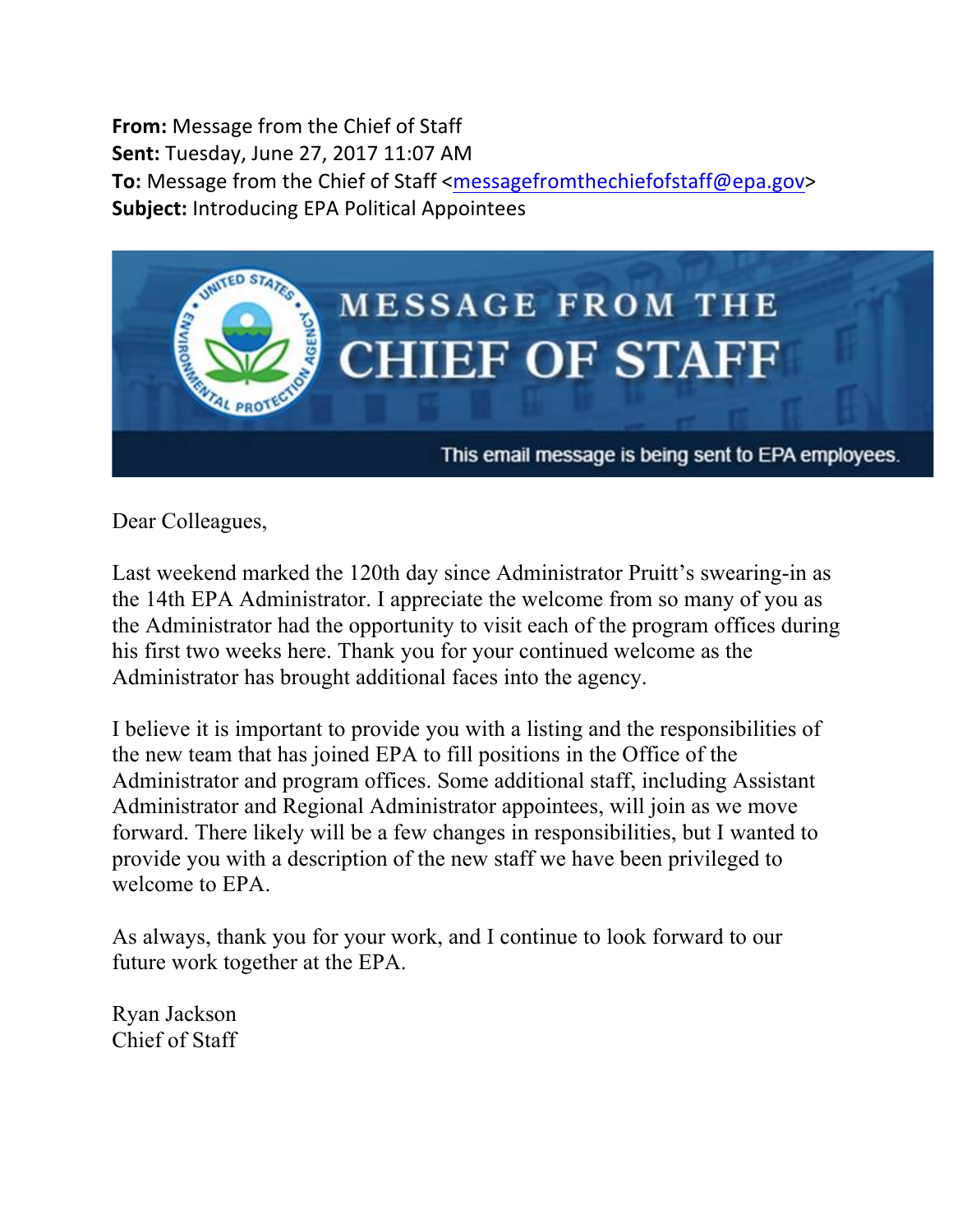### **Office of the Administrator**

- Henry Darwin, Assistant Deputy Administrator and Chief of **Operations**
- Byron Brown, Deputy Chief of Staff for Policy
- Kevin Chmielewski, Deputy Chief of Staff for Operations
- Alex Dominguez, Policy Analyst
- Nicholas Falvo, Special Assistant
- Hayley Ford, Deputy White House Liaison
- Sarah Greenwalt, Senior Advisor for Water and Cross-Cutting **Initiatives**
- Mandy Gunasekara, Senior Advisor for Air and Radiation
- Michelle Hale, Executive Assistant to the Administrator
- Millan Hupp, Director of Scheduling and Advance
- Albert "Kell" Kelly, Senior Advisor to the Administrator
- Forrest McMurray, Special Assistant for Scheduling and Advance
- Madeline Morris, Executive Scheduler
- Charles Munoz, White House Liaison
- Ken Wagner, Senior Advisor for Regional and State Affairs

# **Office of Policy**

- Samantha Dravis, Senior Policy Counsel to the Administrator and Associate Administrator for Policy
- Brittany Bolen, Senior Deputy Associate Administrator for Policy
- Daisy Letendre, Senior Advisor for Policy and Strategic Communication
- Will Lovell, Policy Assistant
- George Sugiyama, Senior Advisor for the Office of Policy

# **Office of Congressional and Intergovernmental Relations**

- Troy Lyons, Associate Administrator for OCIR
- Layne Bangerter, Senior Advisor to the OCIR
- Tate Bennett, Deputy Associate Administrator for Intergovernmental Relations
- Preston Cory, Special Assistant to the DAA for Intergovernmental Relations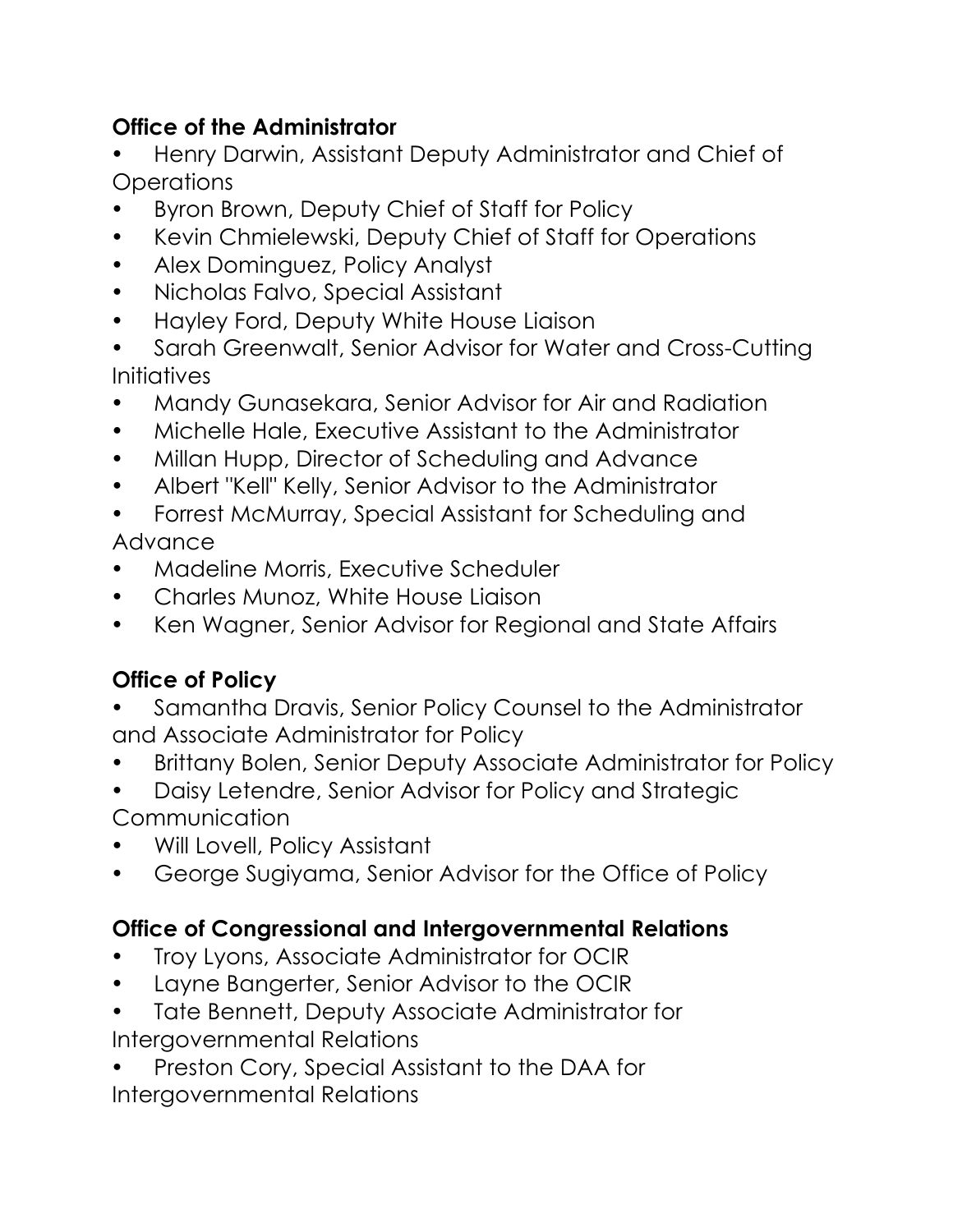- Christian Palich, Deputy Associate Administrator for Congressional Relations
- Aaron Ringel, Deputy Associate Administrator for Congressional Relations
- Christian Rodrick, Special Assistant to the DAA for Congressional Relations
- Kaitlyn Shimmin, Special Assistant for OCIR

### **Office of Public Affairs**

- Liz Bowman, Acting Associate Administrator for Public Affairs
- Lincoln Ferguson, Senior Advisor for the Office of Public Affairs
- Amy Graham, Deputy Associate Administrator for Public Engagement
- James Hewitt, Special Advisor for Public Affairs
- John Konkus, Deputy Associate Administrator for Public Affairs
- Jahan Wilcox, Strategic Communications Advisor

### **Office of the Chief Financial Officer**

- Holly Greaves, Senior Advisor to the Administrator for Budgets and Audits
- Kristopher Green, Special Assistant for OCFO

# **Office of Enforcement and Compliance Assurance**

• Patrick Traylor, Deputy Assistant Administrator for OECA

### **Office of the General Counsel**

- Erik Baptist, Senior Deputy General Counsel
- David Fotouhi, Deputy General Counsel
- Justin Schwab, Deputy General Counsel

# **Office of Water**

• Lee Forsgren, Deputy Assistant Administrator for the Office of **Water** 

# **Office of Land and Emergency Management**

• Patrick Davis, Deputy Assistant Administrator for OLEM